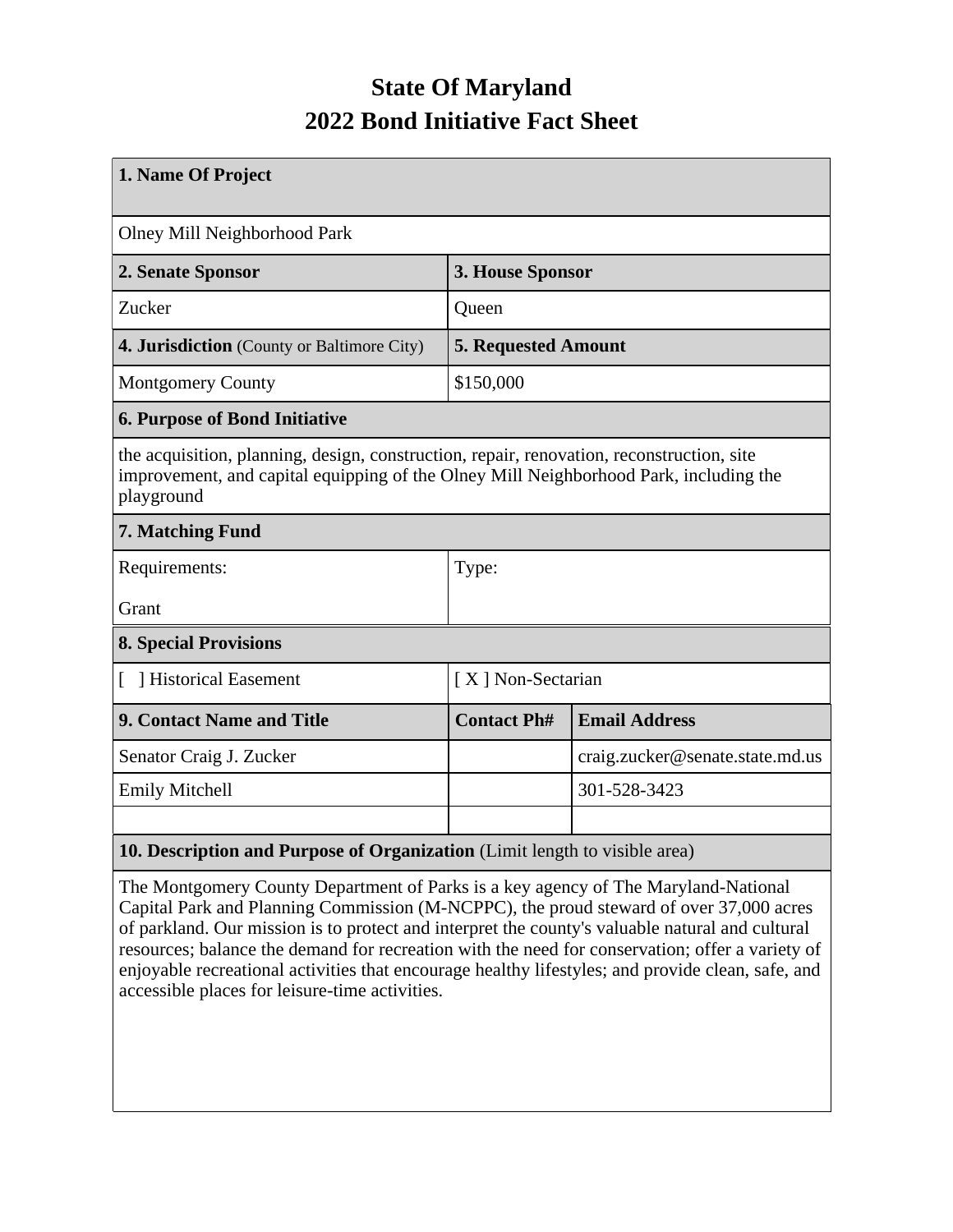## **11. Description and Purpose of Project** (Limit length to visible area)

The purpose of the project is to replace the aging playground equipment at Olney Mill Neighborhood Park. The playground was last renovated in 1998 and is beyond its lifecycle for replacement. The project will include the installation of new playground equipment and accessible pathways to comply with current Americans with Disabilities Act Guidelines.

*Round all amounts to the nearest \$1,000. The totals in Items 12 (Estimated Capital Costs) and 13 (Proposed Funding Sources) must match. The proposed funding sources must not include the value of real property unless an equivalent value is shown under Estimated Capital Costs.*

| <b>12. Estimated Capital Costs</b>                                     |           |
|------------------------------------------------------------------------|-----------|
| <b>Acquisition</b>                                                     |           |
| <b>Design</b>                                                          | \$30,000  |
| <b>Construction</b>                                                    | \$270,000 |
| Equipment                                                              |           |
| <b>Total</b>                                                           | \$300,000 |
| 13. Proposed Funding Sources - (List all funding sources and amounts.) |           |
| Olney Mill Neighborhood Park State Aid                                 | \$150,000 |
| CIP Program: PLAR Local Park Play Equipment                            | \$150,000 |
|                                                                        |           |
|                                                                        |           |
|                                                                        |           |
|                                                                        |           |
|                                                                        |           |
|                                                                        |           |
|                                                                        |           |
|                                                                        |           |
|                                                                        |           |
| <b>Total</b>                                                           | \$300,000 |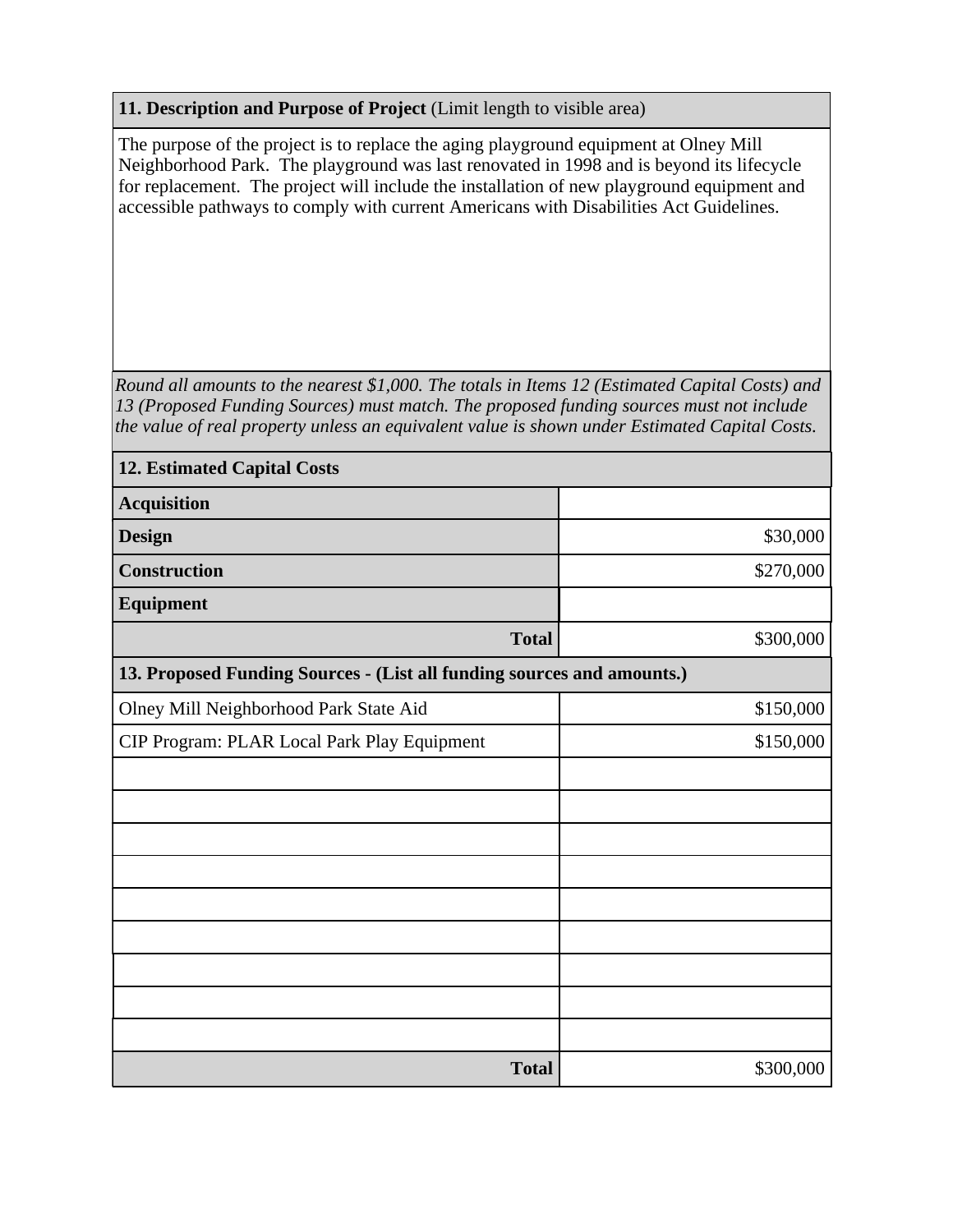| 14. Project Schedule (Enter a date or one of the following in each box. N/A, TBD or Complete)                                                                       |                            |                        |                                                                             |                                                                                  |                                              |                                       |                    |                                                                                              |  |
|---------------------------------------------------------------------------------------------------------------------------------------------------------------------|----------------------------|------------------------|-----------------------------------------------------------------------------|----------------------------------------------------------------------------------|----------------------------------------------|---------------------------------------|--------------------|----------------------------------------------------------------------------------------------|--|
| <b>Begin Design</b>                                                                                                                                                 |                            | <b>Complete Design</b> |                                                                             |                                                                                  |                                              | <b>Begin Construction</b>             |                    | <b>Complete Construction</b>                                                                 |  |
| December 2022                                                                                                                                                       |                            |                        |                                                                             | December 2023                                                                    |                                              | March 2024                            |                    | December 2024                                                                                |  |
| <b>15. Total Private Funds</b><br>and Pledges Raised                                                                                                                |                            |                        |                                                                             | 16. Current Number of<br><b>People Served Annually at</b><br><b>Project Site</b> |                                              |                                       |                    | 17. Number of People to be<br><b>Served Annually After the</b><br><b>Project is Complete</b> |  |
| 0.00                                                                                                                                                                |                            |                        |                                                                             | 30,000                                                                           |                                              |                                       | 33,000             |                                                                                              |  |
| 18. Other State Capital Grants to Recipients in the Past 15 Years                                                                                                   |                            |                        |                                                                             |                                                                                  |                                              |                                       |                    |                                                                                              |  |
|                                                                                                                                                                     | <b>Legislative Session</b> |                        |                                                                             | <b>Amount</b>                                                                    |                                              | <b>Purpose</b>                        |                    |                                                                                              |  |
| 2021                                                                                                                                                                |                            |                        |                                                                             | \$225,000                                                                        |                                              | <b>Damascus Recreational Park</b>     |                    |                                                                                              |  |
| 2020                                                                                                                                                                |                            |                        |                                                                             | \$100,000                                                                        |                                              | <b>Fairland Recreational Park</b>     |                    |                                                                                              |  |
|                                                                                                                                                                     |                            |                        |                                                                             |                                                                                  |                                              |                                       |                    |                                                                                              |  |
|                                                                                                                                                                     |                            |                        |                                                                             |                                                                                  |                                              |                                       |                    |                                                                                              |  |
|                                                                                                                                                                     |                            |                        |                                                                             | 19. Legal Name and Address of Grantee                                            |                                              | <b>Project Address (If Different)</b> |                    |                                                                                              |  |
| The Maryland-National Capital Park and<br><b>Planning Commission</b><br>Montgomery County Department of Parks<br>2425 Reedie Drive, 11th Floor<br>Wheaton MD 20002  |                            |                        | Olney Mill Neighborhood Park<br>9600 Charline Manor Road<br>Olney, MD 20832 |                                                                                  |                                              |                                       |                    |                                                                                              |  |
| 20. Legislative District in<br>14 - Montgomery County<br><b>Which Project is Located</b>                                                                            |                            |                        |                                                                             |                                                                                  |                                              |                                       |                    |                                                                                              |  |
| 21. Legal Status of Grantee (Please Check One)                                                                                                                      |                            |                        |                                                                             |                                                                                  |                                              |                                       |                    |                                                                                              |  |
| <b>Local Govt.</b>                                                                                                                                                  |                            |                        | <b>For Profit</b>                                                           |                                                                                  | <b>Non Profit</b>                            |                                       | Federal            |                                                                                              |  |
|                                                                                                                                                                     | [X]                        |                        |                                                                             | $\lceil \; \rceil$                                                               |                                              | $\lceil \ \rceil$                     | $\lceil \; \rceil$ |                                                                                              |  |
| 22. Grantee Legal Representative                                                                                                                                    |                            |                        | 23. If Match Includes Real Property:                                        |                                                                                  |                                              |                                       |                    |                                                                                              |  |
| Name:                                                                                                                                                               | <b>Adrian Gardner</b>      |                        |                                                                             |                                                                                  | <b>Has An Appraisal</b><br><b>Been Done?</b> |                                       | Yes/No             |                                                                                              |  |
| <b>Phone:</b>                                                                                                                                                       |                            | 301-495-2460           |                                                                             |                                                                                  |                                              |                                       | N <sub>o</sub>     |                                                                                              |  |
| <b>Address:</b>                                                                                                                                                     |                            |                        | If Yes, List Appraisal Dates and Value                                      |                                                                                  |                                              |                                       |                    |                                                                                              |  |
| The Maryland-National Capital Park and<br><b>Planning Commission</b><br>Montgomery County Department of Parks<br>2425 Reedie Drive, 11th Floor<br>Wheaton, MD 20902 |                            |                        |                                                                             |                                                                                  |                                              |                                       |                    |                                                                                              |  |
| Attn: Bond Bill Administrator, Park<br><b>Development Division</b>                                                                                                  |                            |                        |                                                                             |                                                                                  |                                              |                                       |                    |                                                                                              |  |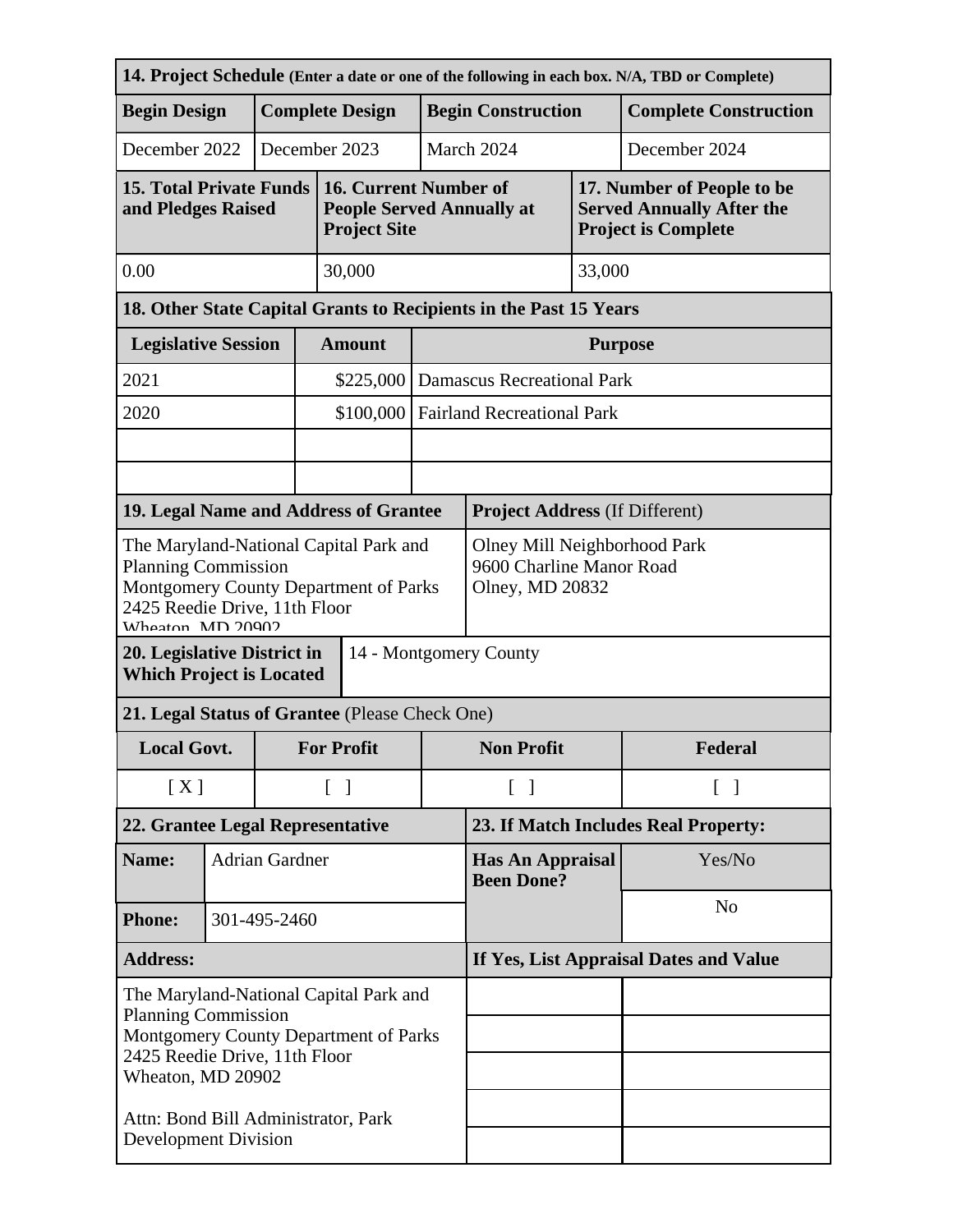| 24. Impact of Project on Staffing and Operating Cost at Project Site                         |                                                                                      |                          |                                           |                                             |  |  |  |
|----------------------------------------------------------------------------------------------|--------------------------------------------------------------------------------------|--------------------------|-------------------------------------------|---------------------------------------------|--|--|--|
| Current # of<br><b>Employees</b>                                                             | Projected # of<br><b>Employees</b>                                                   |                          | <b>Current Operating</b><br><b>Budget</b> | <b>Projected Operating</b><br><b>Budget</b> |  |  |  |
| 5                                                                                            | 5                                                                                    |                          | 1300.00                                   | 1560.00                                     |  |  |  |
| 25. Ownership of Property (Info Requested by Treasurer's Office for bond purposes)           |                                                                                      |                          |                                           |                                             |  |  |  |
| A. Will the grantee own or lease (pick one) the property to be improved?<br>Own              |                                                                                      |                          |                                           |                                             |  |  |  |
| B. If owned, does the grantee plan to sell within 15 years?<br>N <sub>o</sub>                |                                                                                      |                          |                                           |                                             |  |  |  |
| C. Does the grantee intend to lease any portion of the property to others?<br>N <sub>o</sub> |                                                                                      |                          |                                           |                                             |  |  |  |
|                                                                                              | D. If property is owned by grantee any space is to be leased, provide the following: |                          |                                           |                                             |  |  |  |
|                                                                                              | <b>Lessee</b>                                                                        | <b>Terms</b> of<br>Lease | Cost<br><b>Covered</b><br>by Lease        | <b>Square</b><br>Footage<br><b>Leased</b>   |  |  |  |
|                                                                                              | N/A                                                                                  |                          |                                           |                                             |  |  |  |
|                                                                                              |                                                                                      |                          |                                           |                                             |  |  |  |
|                                                                                              |                                                                                      |                          |                                           |                                             |  |  |  |
|                                                                                              |                                                                                      |                          |                                           |                                             |  |  |  |
|                                                                                              |                                                                                      |                          |                                           |                                             |  |  |  |
|                                                                                              |                                                                                      |                          |                                           |                                             |  |  |  |
|                                                                                              | E. If property is leased by grantee - Provide the following:                         |                          |                                           |                                             |  |  |  |
| <b>Name of Leaser</b>                                                                        |                                                                                      |                          | <b>Length of</b><br>Lease                 | <b>Options to Renew</b>                     |  |  |  |
|                                                                                              | N/A                                                                                  |                          |                                           |                                             |  |  |  |
|                                                                                              |                                                                                      |                          |                                           |                                             |  |  |  |
|                                                                                              |                                                                                      |                          |                                           |                                             |  |  |  |
|                                                                                              |                                                                                      |                          |                                           |                                             |  |  |  |
|                                                                                              |                                                                                      |                          |                                           |                                             |  |  |  |
|                                                                                              |                                                                                      |                          |                                           |                                             |  |  |  |
| <b>26. Building Square Footage:</b>                                                          |                                                                                      |                          |                                           |                                             |  |  |  |
| <b>Current Space GSF</b>                                                                     |                                                                                      | N/A                      |                                           |                                             |  |  |  |
| <b>Space to be Renovated GSF</b>                                                             |                                                                                      | N/A                      |                                           |                                             |  |  |  |
| <b>New GSF</b>                                                                               |                                                                                      |                          | N/A                                       |                                             |  |  |  |